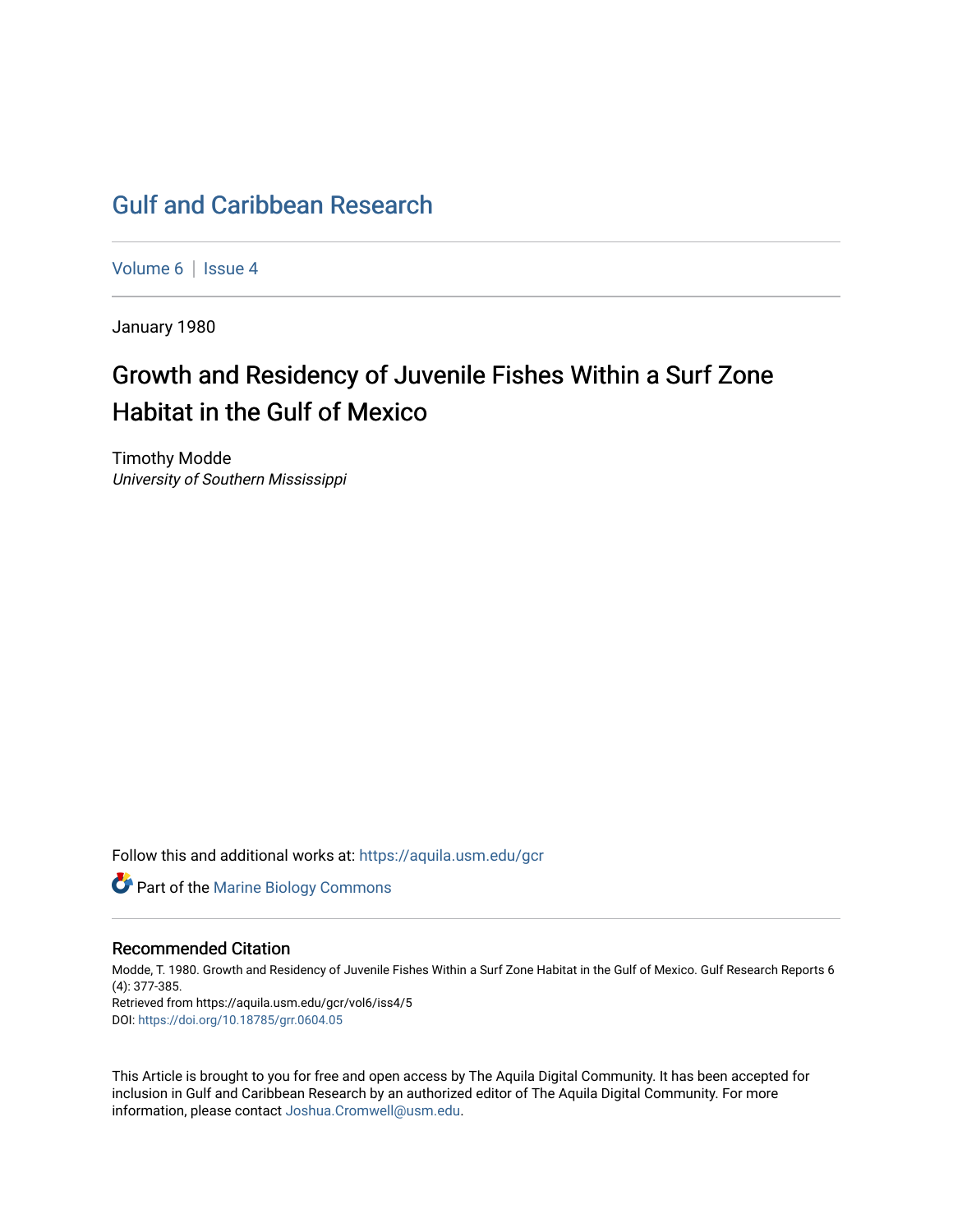## **GROWTH AND RESIDENCY OF JUVENILE FISHES WITHIN A SURF ZONE HABITAT IN THE GULF OF MEXICO**

#### **TIMOTHY MODDE'**

*Biology Department, University of Southern Mississippi, Hattiesburg, Mississippi 39401* 

ABSTRACT Over a 32-month study period, 154,469 fish representing 76 species were collected from the **Gulf** shore of Horn Island, Mississippi. Fishes collected were identified as either resident or migrant species according to length frequency data. The migrant component, dominated numerically by *Anchoa lyolepis*, represented the greatest number of species and individuals collected. Resident fishes constituted only six species but comprised 42.0% of all **fish** captured. The more abundant species residing within the Horn Island surf zone, *Trachinotus carolinus, Menticirrhus littoralis*, and *Harengula juguanu,* appeared to utilize this habitat as a nursery for approximately 3 months throughout the spring and summer period. Of these three residents, **the two** former species exhibited intermittent recruitment into the exposed beach habitat during the **spring** and early summer, whereas larval *H. juguana* exhibited **two** distinct periods **of** immigration, occurring Fist in the late **spring** and again in midsummer.

#### **INTRODUCTION**

The importance of estuaries as nursery and feeding areas for fishes is well documented in the literature (e.g., Gunter 1938, 1945; Joseph andYerger 1956). In contrast, relatively few studies have investigated the role of high-energy beaches in the early life history of fishes. Greeley (1939), investigating an exposed beach habitat in New York, recognized three groups of fishes occupying the surf zone: permanent residents, immature summer residents, and migrants. Warfel and Merriman (1944), examining the ichthyofauna of a protected Connecticut beach, further divided the migrant category into immature offspring of breeding migrants and immature migrants produced elsewhere that moved into the shallow inshore habitat. Both beach studies observed that the greatest numerical component of fishes collected were immature individuals.

Although the surf zone of an exposed beach was characterized by Springer and Woodbum (1960) as an extreme habitat offering little environmental diversity, this habitat may provide several benefits to immature fishes. Suggested advantages of the surf zone include the abundance of food (McFarland 1963a), increased metabolic efficiency via heat acquisition (Reynolds and Thomson 1974), and protection from predators (Daly 1970). The present study was designed to evaluate the temporal association **of** juvenile fishes to a barrier island surf zone habitat within the northern Gulf of Mexico.

#### **METHODS** AND MATERIALS

The study area is located along the windward shore of Horn Island, Jackson County, Mississippi. Horn Island is one of a chain of barrier islands lying parallel to the Mississippi-Alabama Gulf coast (Figure 1). The island, approximately

island. The exposed beach **is** characterized by a sand substrate, moderate wave activity, and the absence of any rooted vegetation. The study area has a diurnal tidal pattern with maximum spring amplitude of approximately 1 m. The windward shore of the northern Gulf coast barrier island system has been categorized by Odum and Copeland (1969) as a high-energy beach system. The barrier island system functions as **an** effective barrier to the mixing of brackish water from Mississippi Sound and the higher salinity Gulf waters, although water is

14 km offshore, has a length of 19 km and never exceeds 1.2 km in width. The center of the island lies at latitude 30"14' and longitude **88"40'** (Franks 1970). The windward beach is partially protected from oceanic wind-driven waves by a series **of** sand bars which extend the length of the



**Figure 1.** *Chart* **of Horn** Island and vicinity, Jackson **County,**  Mississippi. **Four** collection stations **are indicated.** 

**<sup>&#</sup>x27;Present** address: Department **of** Wildlife and Fisheries Sciences, Manuscript received June 9,1980;accepted August **9,1980.**  South Dakota State University, Brookings, SD **57007**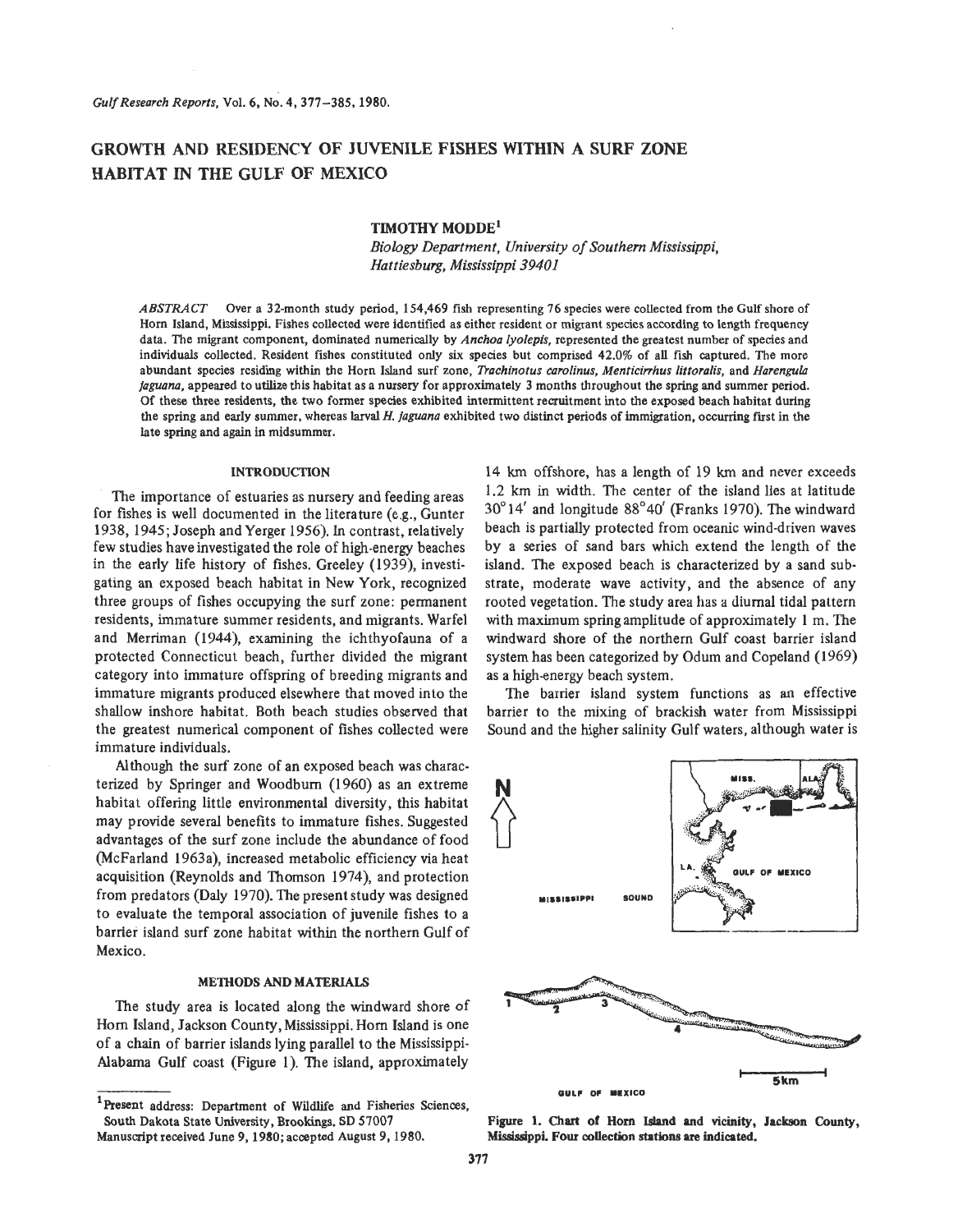rapidly exchanged through the passes. Because of its proximity to the coast, however, the salinity of the outer beaches is affected by seasonal discharges from mainland rivers. During the study period, outer beach salinities on Horn Island ranged from 18.0 ppt in March to **33.0** ppt in July and August.

Four primary collecting stations were established along the windward shore of Horn Island between the western tip and its midpoint (Figure 1). Collections were taken from each station at approximately 5-week intervals between May 1976 and November 1977 (Table 1). In addition, monthly collections were taken between March and September 1976, excluding August, at approximately 4-hour intervals from a single station. On occasion, collections also were taken from locations adjacent to stations **3** and 4. In addition, fishes collected between April and November 1975, at approximately 7-week intervals from undesignated locations along the western half of Horn Island, also were included in the analysis.

Fishes were collected with a 9.1 m seine with 3.2 mm mesh, Seine hauls were made perpendicular to the beach, and within 16 to 18 m from shore. Individual collections at each station consisted of a successive number of seine hauls until no new species were collected (generally ranging between *5* and 9 hauls). A total of 613 seine hauls were made in 112 collections. Fishes collected were identified to species, and their standard length **(SL)** recorded at 5-mm intervals. Data were grouped by collection for determination of percent occurrence.

#### **RESULTS**

The ichthyofauna collected from the surf zone of Hom Island during the present study were primarily postlarval and juvenile fishes, with only 1.1% of the numbers exceeding 50 mm standard length. Based upon their temporal utilization

#### **TABLE 1**

**Collection dates for fish taken from the surf zone habitat on the windward shore of Horn Island, Mississippi, between April 1975 and November 1977.** Each **collection represents a set of seine hauls taken from a specific location.** 

| 1975  |                          | 1976      |                                 | 1977  |                          |
|-------|--------------------------|-----------|---------------------------------|-------|--------------------------|
| Date  | Number of<br>Collections | Date      | Number of<br><b>Collections</b> | Date  | Number of<br>Collections |
| 4/12  | 3                        | 3/13      | 6                               | 1/22  |                          |
| 6/21  | 2                        | 4/23      | 4                               | 3/17  | 5                        |
| 8/12  | 3                        | 5/28      | 7                               | 4/28  | 5                        |
| 10/18 | 4                        | 6/25      | 11                              | 5/27  | 8                        |
|       |                          | 7/23      | 8                               | 6/27  | 5                        |
|       |                          | 8/24      | 5                               | 7/23  | 5                        |
|       |                          | 9/2       | 8                               | 9/17  | 4                        |
|       |                          | 10/<br>-1 | 6                               | 11/23 | 4                        |
|       |                          | 12/4      | 5                               |       |                          |

of the shallow, inshore habitat, the more abundant juvenile fishes collected could be divided into either resident or migrant categories. According to subjective analysis of length frequency patterns, and to a lesser extent frequency of occurrence, only 6 of 76 species, representing 42.0% of the fishes numerically, were categorized as residents. The greatest number of individuals and species collected were considered migrant fishes; however, the dominant numerical component of this category was represented by only a few species (Table 2).

#### **TABLE 2.**

**Numbers and percent occurrence of the resident and most abundant migrant fishes collected from the surf zone of Hom Island between April 1975 and November 1977.** 

| <b>Species</b>             | <b>Number</b>  | %<br>Occurrence |
|----------------------------|----------------|-----------------|
|                            | Resident       |                 |
| Harengula jaguana          | 59,732         | 64.3            |
| Trachinotus carolinus      | 3,268          | 56.3            |
| Menticirrhus littoralis    | 1,394          | 67.0            |
| Menticirrhus americanus    | 272            | 25.9            |
| Menticirrhus saxatilis     | 116            | 34.8            |
| Astroscopus y-graecum      | 19             | 9.8             |
| Total                      | 64,801         |                 |
|                            | <b>Migrant</b> |                 |
| Anchoa lyolepis            | 64,031         | 47.3            |
| <b>Brevoortia patronus</b> | 8,848          | 17.9            |
| Anchoa hepsetus            | 3,751          | 44.6            |
| Anchoa mitchilli           | 2,953          | 29.5            |
| Leiostomus xanthurus       | 2,216          | 18.8            |
| Anchoviella perfasciata    | 1,255          | 21.4            |
| Other species              | 6,634          |                 |
| Total                      | 89,668         |                 |

Resident fishes were considered those species which indicated adolescent utilization of the surf zone by a relatively uniform increase in length throughout a given season, and usually exhibited a high frequency of occurrence. Numerically, the dominant resident species collected from **Hom** Island between 1975 and 1977 was *Harengula jaguana.*  A small number of scaled sardine, between 16 and 25 mm, first appeared in the beach area in April 1976 and 1977 (Figure **2).** Although recruitment was continual, particularly in 1976, most immigration occurred during two periods within each season. The modal length interval of fish collected in June 1975 was **3** 1 to 35 mm; however, the modal length interval in August 1975 was 21 to 25 mm, indicating a second wave of recruitment. Incidence of two waves inrecruitment was more clearly indicated by length frequency data from 1976 and 1977. Fish first appeared in the beach area in early spring, increased in length, and were not well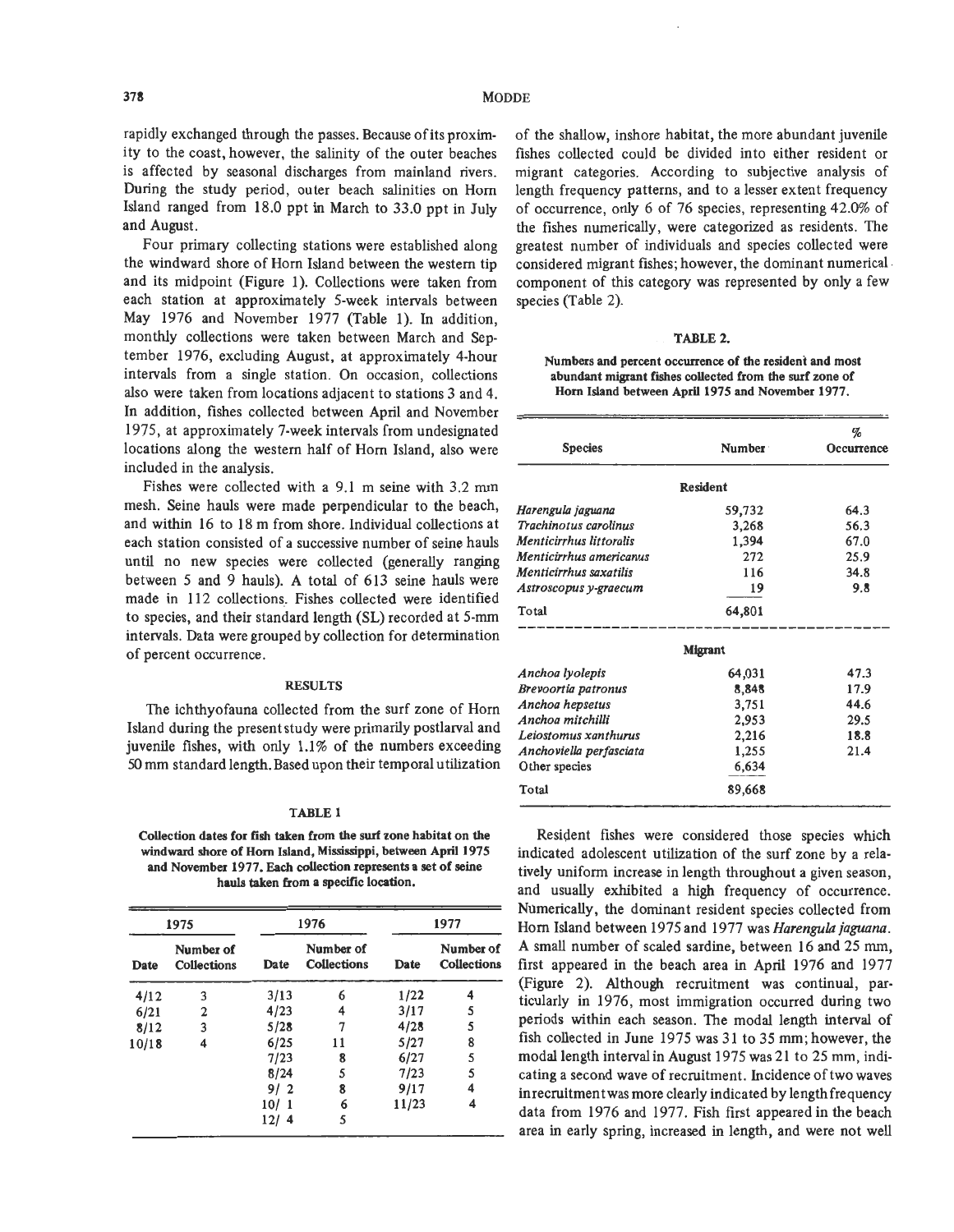

**Figure 2. Seasonal length frequency changes and monthly numbers of** *Harengula jaguanu* **collected from the surf zone of Horn Island between April 1975 and September 1977.** 

represented in beach collections after June. Fish representing the second wave of recruitment appeared in late June and July, and increased in length through early October. Individuals exceeding *50* mm were not well represented in seine collections,which may be attributed to both reduced susceptibility to capture and movement outward from the beach.

*Trachinotus carolinus,* the second most abundant resident, was also first captured from the surf zone in April with most

individuals ranging between 16 and 20 mm long (Figure **3).**  Greatest recruitment of juvenile pompano occurred through the spring of 1975 and 1976, and during both spring and summer **of** 1977. Length frequencies suggested that growth rates were rapid, with fish spawned in early spring reaching standard length **of** 80 mm by late June. Fish greater **than**  80 **mm** were rarely collected from the surf zone. Although *Menticirrhus littoralis* was only third in abundance among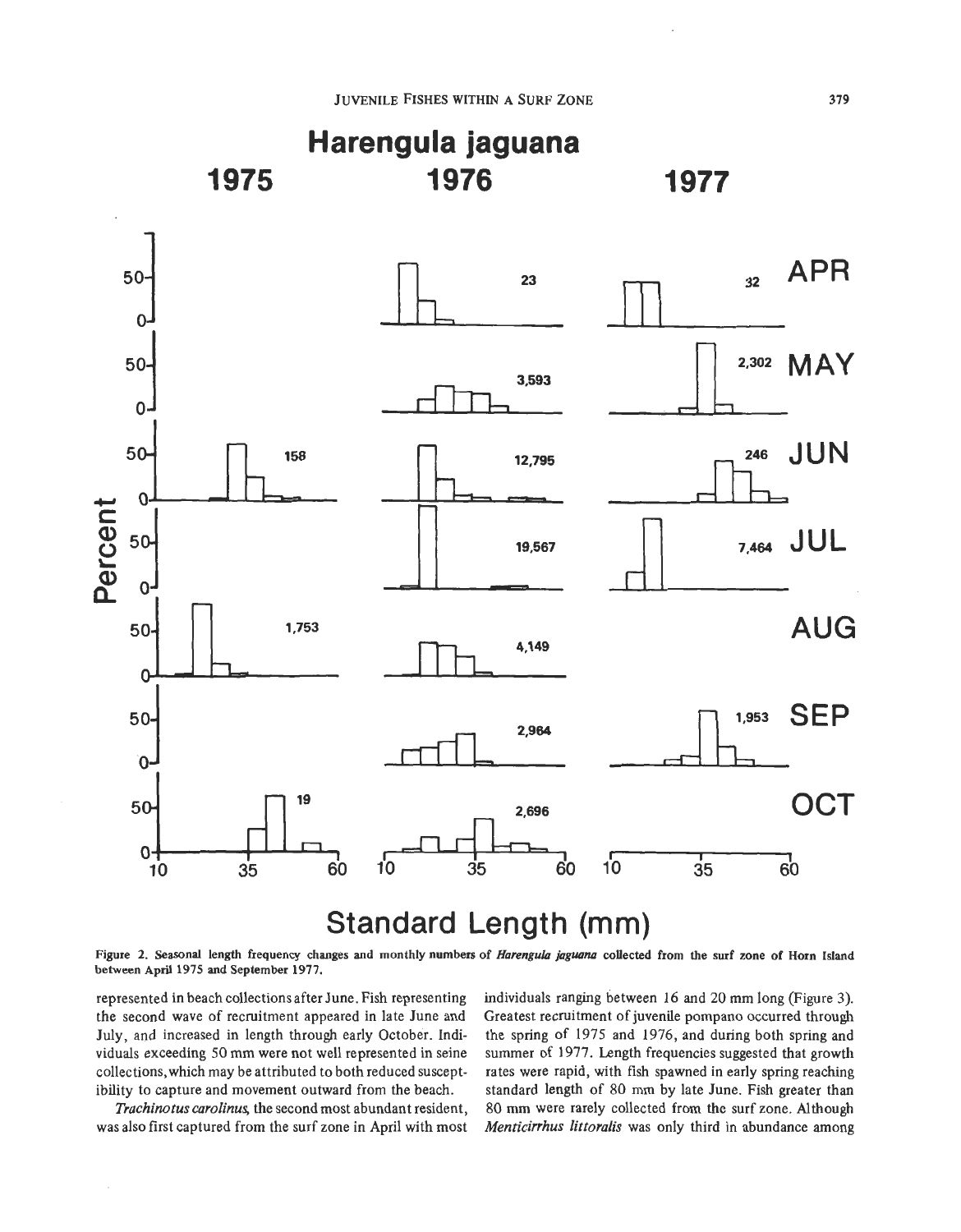

**Figure 3. Seasonal length frequency changes and monthly numbers of** *Duchinotus corolinus* **collected from the surf zone of Horn Island between April 1975 and July 1977.** 

resident fishes, the Gulf kingfish exhibited the highest fish first appeared with a 16- to 20-mm modal length. frequency of occurrence (Table *2).* These fish first appeared However, in both 1975 and 1976, larval *M. littoralis* did within the surf zone as larvae, some as small as **8** mm **SL.** not appear in the surf zone until after April. Recruitment Recruitment of juvenile fishes appeared greatest during of juveniles onto the beach continued through **July,** and the summer months but was observed as early as **April** and also was observed during October in both 1975 and 1976. as late as October (Figure **4).** In mid-April of 1977, these Immature fish approaching 80 mm were collected by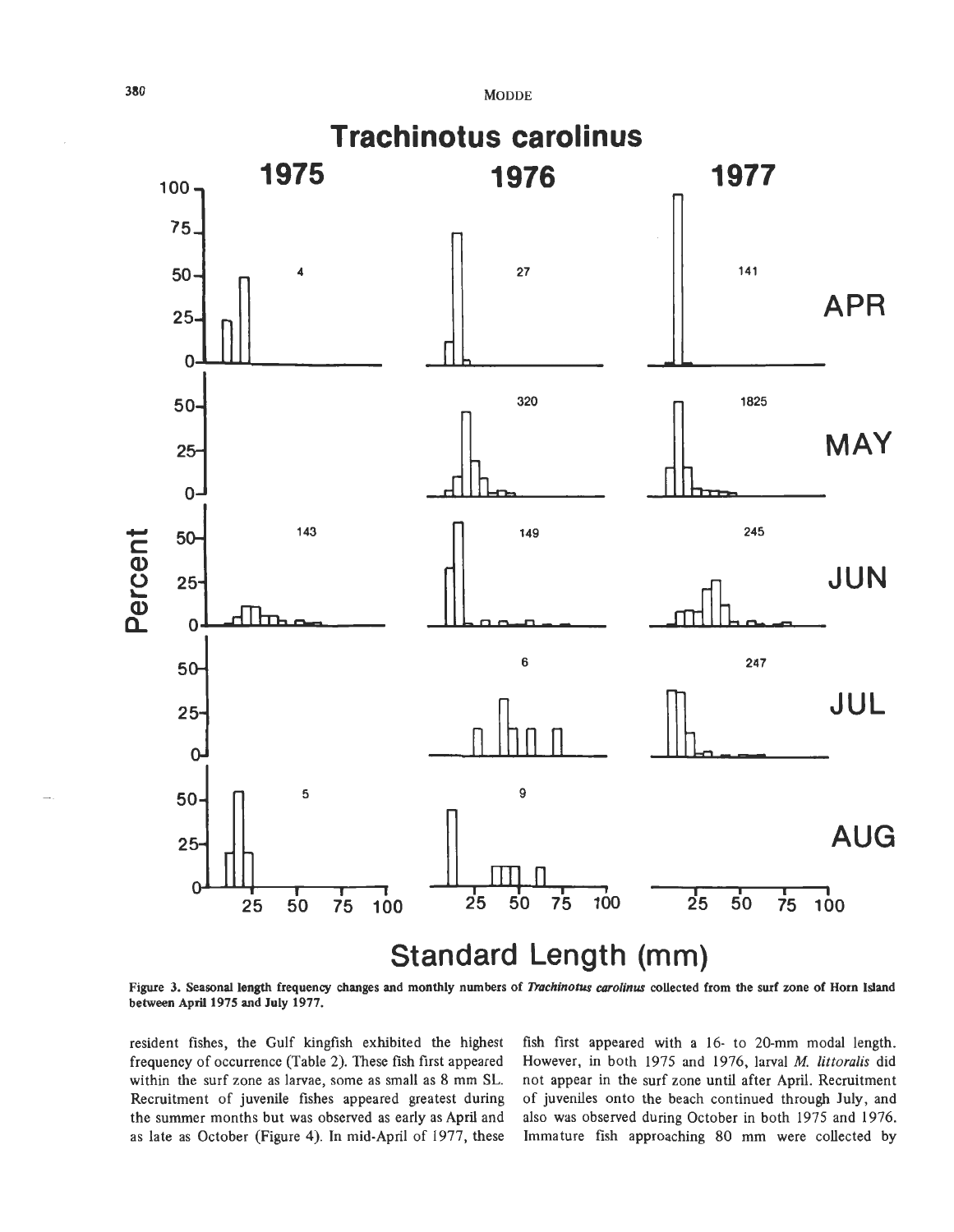

**Figure 4. Seasonal length frequency changes and monthly numbers of** *Menticirhus littoralis* **collected from the surf zone of Horn Island between April 1975 and September 1977.**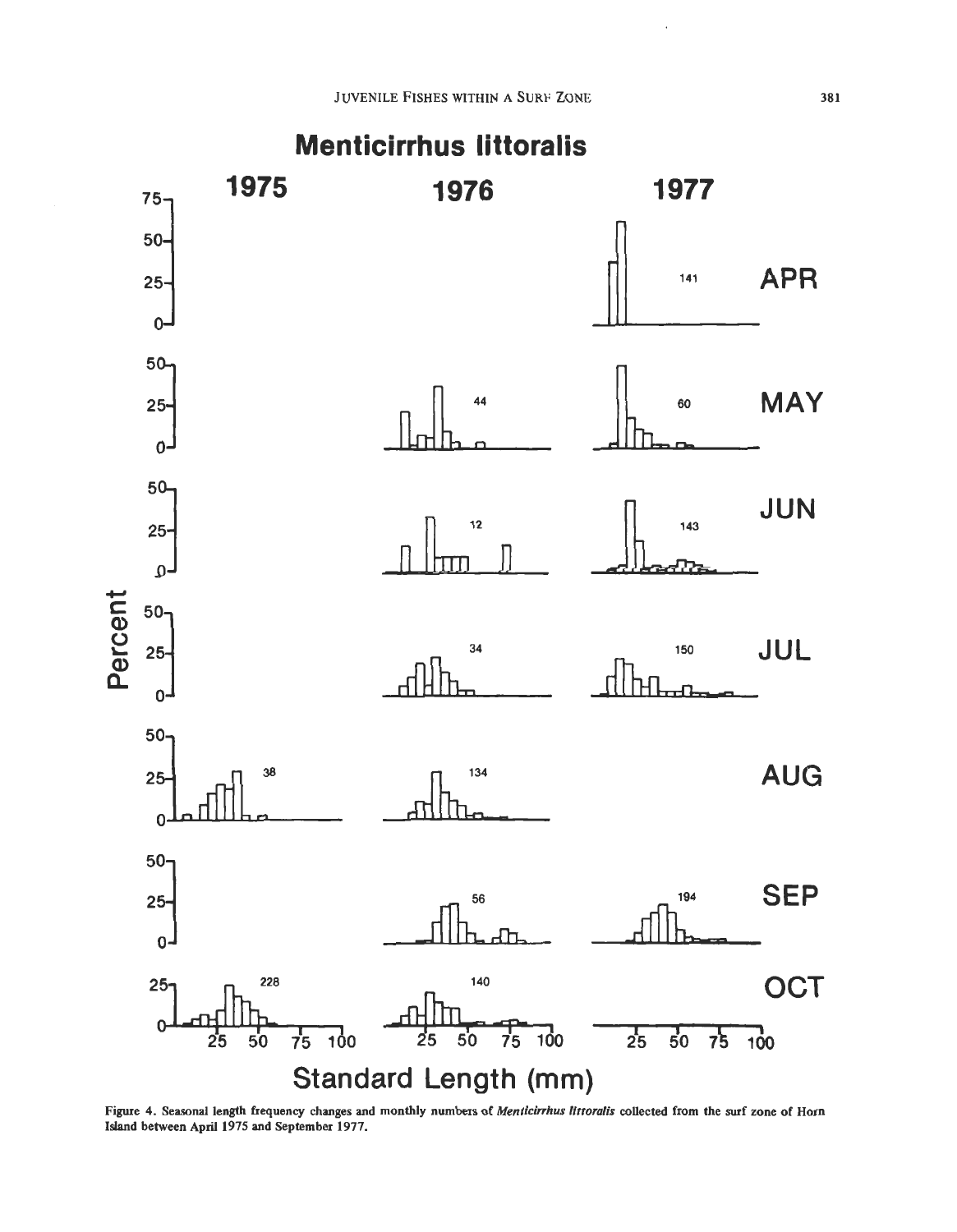the end of August 1976 and June 1977.

Relatively *fewMenticirrhus saxatilis* or *M. americanus* were collected during this study. Small *M. saxatilis,* 6 to 10 mm SL, first appeared in April with fewer individuals of increasing length collected through October. Increases in lengths of fish during a season were similar to *M. littoralis* with a few individuals between 96 and 100 mm collected in June 1977. *Menticirrhus americanus* was first collected in May. Few postlarval fish were captured with only three specimens collected under 16 mm SL. **As** were its congeners, *M. americanus* also was collected through October with fish reaching 91 to 95 mm as early as June.

The least abundant resident collected was *Astrocopus y-graecum*. The relatively few number of fish captured can be attributed to both low density and their mode of concealment within the sand. Juveniles, 11 to 20 mm SL, were collected most often in the surf zone during the months of November and December. Isolated subadults and adults were collected between May and July 1976, and April and July 1977.

Migrant juvenile fishes were considered those species which utilize or pass into the surf zone habitat for only a brief time. They did not exhibit uniform increases in length during the periods in which they were collected from the exposed inshore habitat. This category constituted 58.0% of the individuals, and by far, the greatest number of species (70) collected from Horn Island. Migrants could be further subdivided into either estuarine or marine categories. Estuarine migrants represented denatant *(sensu* Cushing 1975) immigrants, which were spawned offshore and moved through the barrier island passes into Mississippi Sound, and fishes straying from estuaries. The former group was represented primarily by immature *Brevoortia patronus, Leiostomus xanthurus, Lagodon rhom boides, Mugil cephalus,* and *Eucinostomus* sp. The first four species were collected primarily during the winter months and composed 97.9% of the fishes collected between January and March in 1976 and 1977. Estuarine strays were most common during warmer months (Modde and Ross 1980), and were primarily represented by *Anchoa hepsetus* and *A. mitchilli.* 

Marine migrants were represented primarily by immature fishes migrating or straying through marine waters adjacent to Horn Island. Although most species were observed irregularly in low numbers, several species occurred consistently throughout the study. Most marine migrants appeared during the summer months; however, *Sphyraena borealis* and *Pomatomus saltatrix* were collected only between March and May.

The marine migrant category was dominated numerically by *Anchoa lyolepis* and included species such as *Anchoviellu perfasciata* and *Sardinella anchovia.* The dusky anchovy was collected consistently in large numbers within the surf zone between May and September 1976. In 1975, large numbers of *A. lyolepis* were collected only in August, while in 1977, fish were abundant in May and July although no

collection was taken in August. Length frequency data indicate that no increase in length intervals occurred during the study, suggesting a continual influx and rapid departure of juvenile fish (Figure *5).* The greatest number of individuals was represented by late larvae and newly transformed juveniles. Transformation occurred between 28 and 30 mm SL.

#### **DISCUSSION**

Immature fishes constituted the dominant numerical component of the ichthyofauna collected from the surf zone of Horn Island, Mississippi. The relative abundance of juvenile fishes within the exposed inshore habitat of the Gulf of Mexico has also been reported by Gunter (1958), Springer and Woodburn (1960), and Naughton and Saloman (1978). Among the fishes collected from Horn Island only 7.9% of the species, yet nearly half of the numbers, resided seasonally within the surf habitat. In the previously cited studies, the dominant numerical component of the surf zone ichthyofauna consisted of residents, primarily *Harengula jaguana.* Surprisingly, *Anchoa lyolepis,* the most abundant species collected from Horn Island, was collected only occasionally by Gunter (1958) and Naughton and Saloman (1978), and was not mentioned by McFarland (1963b) or by Springer and Woodburn (1960). Christmas and Waller (1 973) reported capturing large *A. lyolepis* (nasuta) within Mississippi Sound but stated that over several years of observation, the dusky anchovy occurred only in the summer and fall months and never was abundant in Gulf inshore waters. Because *A. lyolepis* were collected primarily as small postlarvae in the present study and were most common within the surf zone habitat in the early light hours (Modde and Ross 1980), this species may not have been accessible to previous investigations in the northern Gulf in which larger mesh seines were used during the diurnal hours.

Residency within the exposed inshore habitat for both mature (McFarland 1963b) and immature (Gunter 1958) fishes has been observed to be limited primarily to the spring and summer months. In this respect, the nursery function of the surf zone varies from the estuarine areas. While utilization of estuaries by immature residents occurs through the cold-temperature months (Gunter 1945, Livingston 1976), only *Astroscopus y-graecum,* in relatively low numbers, resided within the exposed beach habitat of Horn Island during the winter period. Recruitment of most species residing within the Horn Island surf zone was observed first in April. Although changes in length frequency varied among species, larger individuals of the three more abundant species, *H. jaguana, T. carolinus,* and *M. littoralis,* were no longer collected after approximately *3* months following this initial appearance within the inshore habitat. Bellinger and Avault (1970), reporting growth rates of *T. carolinus* collected from the Louisiana coast, indicated that pompano utilized the surf zone for only 2 1/2 to *3* months before moving off the beach into deeper water. Individuals of the three more abundant species in the present study, representing the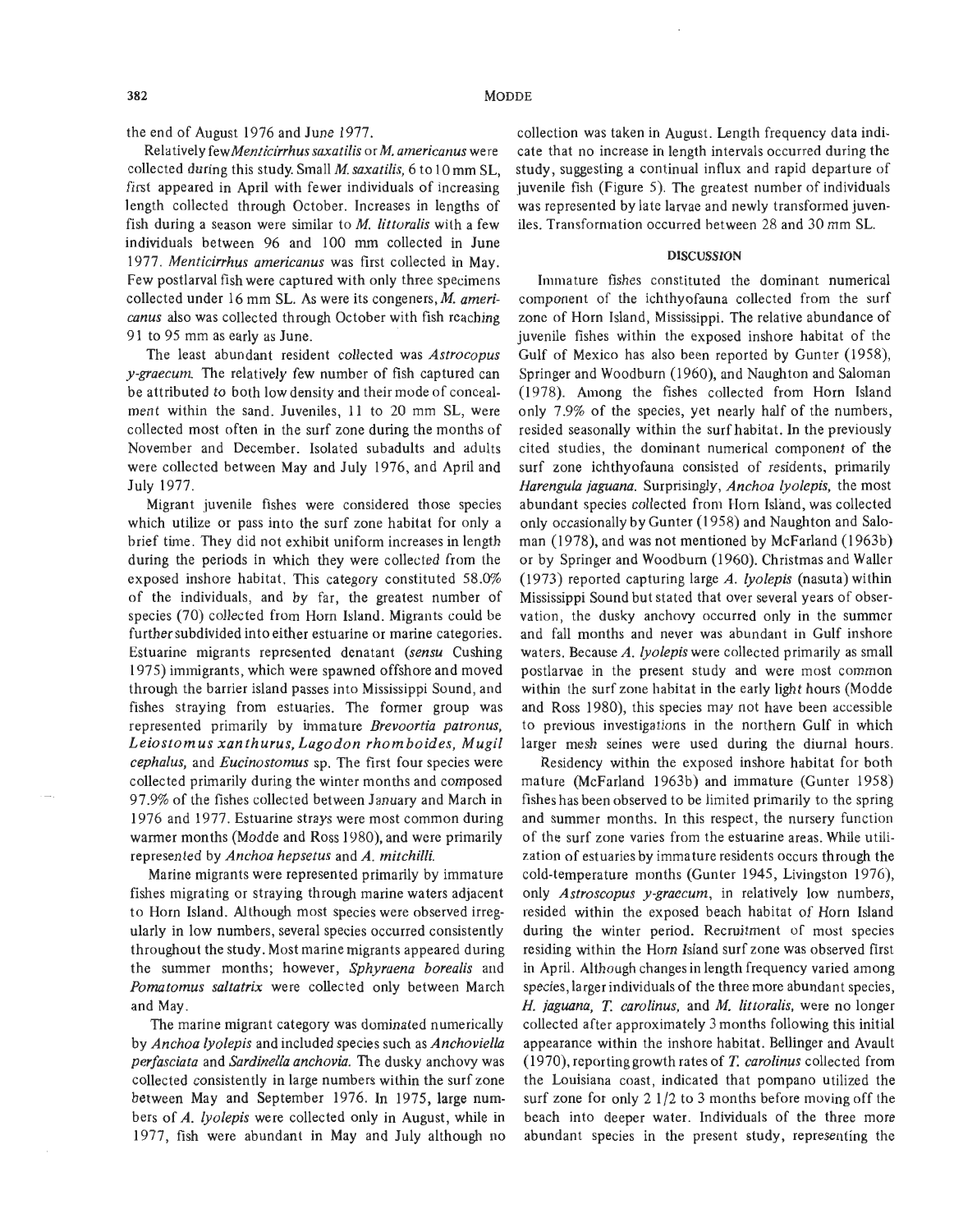

**Figure 5. Seasonal length frequency changes and monthly numbers of** *Anchoa lyolepis* **collected from the surf zone of Horn Island between April 1975 and September 1977.**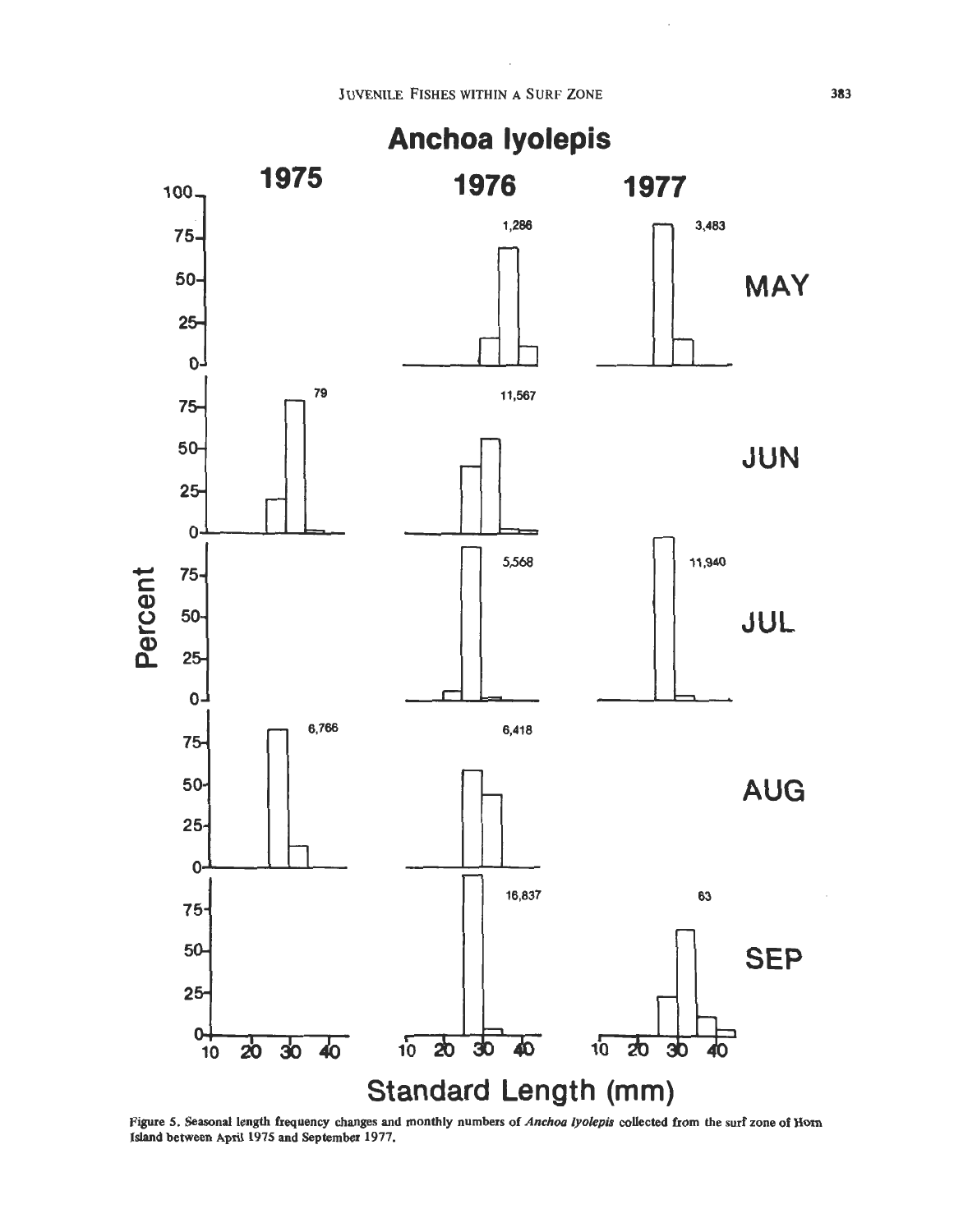greatest portion of immature resident fishes occupying the surf zone of Horn Island, also appeared to utilize this habitat as a nursery for approximately 3 months.

Although recruitment of *T. carolinus* and *M. littoralis*  into the beach area appeared intermittent, *H. jaguana*  exhibited two distinct waves of recruitment. Christmas and Waller (1973) also have observed a bimodal length frequency of *H. jaguana* collected during a single season from Mississippi Sound. Gunter (1945, 1958) reported two peaks in recruitment of juvenile *H. jaguana* onto Mustang Island, TX, beaches, and suggested that this species exhibited two spawning periods: one in spring and one in late summer. However, length frequency data of *H. jaguana* collected from Florida suggested only a single peak in recruitment into the beach habitat (Springer and Woodburn 1960, Roessler 1970), as did larval abundance data reported from the Texas coast (Hoese 1965). Houde (1977) reported that spawning did not occur in great concentrations in the eastern Gulf of Mexico and suggested that it may occur twice, intermittently, within individuals during the season.

Although many estuarine fishes either strayed or actively moved into the adjacent higher-salinity beach habitat, the greatest number of estuarine migrants was represented by winter denatant postlarvae. The presence of these migrating larvae represented a temporary concentration along the seaward side of the island associated with the movement of fishes through the island passes into Mississippi Sound. Conversely, most marine migrants, while representing the greatest number of species, were the most common during the summer. Marine and estuarine categories roughly corresponded with the two migrant categories suggested by Warfel and Merriman (1944), regularly occurring and stray species.

Most marine migrant fishes did not appear within the

surf zone on a regular basis; however, the dominant numerical component of this category,Anchoa *lyolepis* and Ancho*viella perfasciata,* occurred consistently throughout the study. Length frequency patterns of A. *lyolepis* indicated that a continual influx and departure of individuals from the surf zone occurred. In addition, Modde and Ross (1980) reported that A. *lyolepis* exhibited a distinct daily activity pattern. The consistently high number of fishes collected which exhibited a distinct daily activity pattern suggested that this fish utilized the exposed inshore habitat as some form of refuge or orientation site.

The present study indicates that the surf zonehabitat of an exposed sand beach represents a significant spatial resource to the early life stages of certain fishes within the northern Gulf of Mexico. Nearly half of the fishes collected from the surf zone of Horn Island used this area as a residence. In addition, this habitat appeared to attract a large number of immature migrant fish which may briefly utilize this environment either as a refuge or an orientation site.

#### **ACKNOWLEDGMENTS**

The material presented represents a portion of a dissertation submitted to the Biology Department of the University of Southern Mississippi. Sincere appreciation is extended to Stephen T. Ross who initiated the investigation and offered helpful criticism through all phases of my study. I am also indebted to Kathleen Clark and John Baker for their consistent willingness to aid in field collections. Thanks are given to committee members B. **J.** Grantham, F. G. Howell, **J.** W. Cliburn, and **A.** G. Fish. I also thank Robert Hastings who reviewed the initial manuscript and offered helpful suggestions. Funding was provided by two Sigma Xi research grants-in-aid.

#### **REFERENCES CITED**

- Bellinger, **J.** W. & **J.** W. Avault, Jr. 1970. Seasonal occurrence, growth, and length-weight relationship of juvenile pompano, *Z'rachinotus carolinus,* in Louisiana. *Dam.* Am. *Fish. SOC.* 99:353-358.
- Christmas, **J.** Y. & **R.** S. Waller. 1973. Estuarine vertebrates, Mississippi. Pp. 320-406 in **J.** Y. Christmas (ed.), *Cooperative Gulf of Mexico Estuarine Inventory and Study, Mississippi.* Gulf Coast Research Laboratory, Ocean Springs, MS.
- Cushing, D. H. 1975. *Marine Ecology and Fisheries.* Cambridge University Press. 278 pp.
- Daly, **R. J.** 1970. Systematics of southern Florida anchovies. (Pisces: Engraulidae). *Bull. Mar. Sci.* 20:70-104.
- Franks, **J.** S. 1970. *An* investigation of the fish population within the inland waters of Hom Island, Mississippi, a barrier island in the Gulf of Mexico. *Gulf Res. Rept.* 3:3-104.
- Greeley, **J. R.** 1939. Fishes and habitat conditions of the shore zone based upon July and August seining investigations. Pp. 72-92 in, A *Biological Survey of the Salt Waters of Long Island 1938,*  Part II. State of New York Conservation Department, Albany.
- Gunter, G. 1938. Seasonal variations in abundance of certain estuarine and marine fishes in Louisiana with particular reference to life histories. *Ecol. Monogr.* 8:313-346.
- . 1945. Studies on marine fishes of Texas. *Publ. Znst. Mar. Sci. Univ. Tex.* 1:1-190.
- 1958. Population studies of the shallow water fishes of

an outer beach in south Texas. *Publ. Inst. Mar. Sci. Univ. Tex.*  $5:186 - 193$ .

- Hoese, H. D. 1965. Spawning of marine fishes in the Port Aransas, Texas, area as determined by distribution of young and larvae. Ph.D. dissertation, Univ. of Texas, Austin. **150** pp.
- Houde, E. D. 1977. Abundance and potential yield of the scaled sardine, *Harengula iaguana,* and aspects of its early life history in the eastern **Gulf** of Mexico. *Fish. Bull.* 75:613-628.
- Joseph, E. B. & R. W. Yerger. 1956. The fishes of Alligator Harbor, Florida, with notes **on** their natural history. *Fla. State Univ. Stud.* 22:111-156.
- Livingston, **R. J.** 1976. Diurnal and seasonal fluctuations of organisms in a north Florida *estuary.EstuariesCoastalMar. Sci.* 4:373-400.
- McFarland, W. N. 1963a. Seasonal plankton productivity in the surf zone of a south Texas beach. Publ. Inst. Mar. Sci. Univ. Tex.  $9:77-90.$
- . 1963b. Seasonal change in the number and biomass of fishes from the surf at Mustang Island, Texas.Pub1. Inst. *Mar. Sci. Univ. Tex.* 9:91-105.
- Modde, T. & *S.* T. Ross. 1980. Seasonality of fishes occupying a surf zone habitat in the northern Gulf of Mexico. *Fish. Bull.,* in press.
- Naughton, **S.** P. & C. H. Saloman. 1978. Fishes of the nearshore zone of St. Andrews Bay, Florida, and adjacent coast. *Northeast Gulf Sci. 2* :43-55.